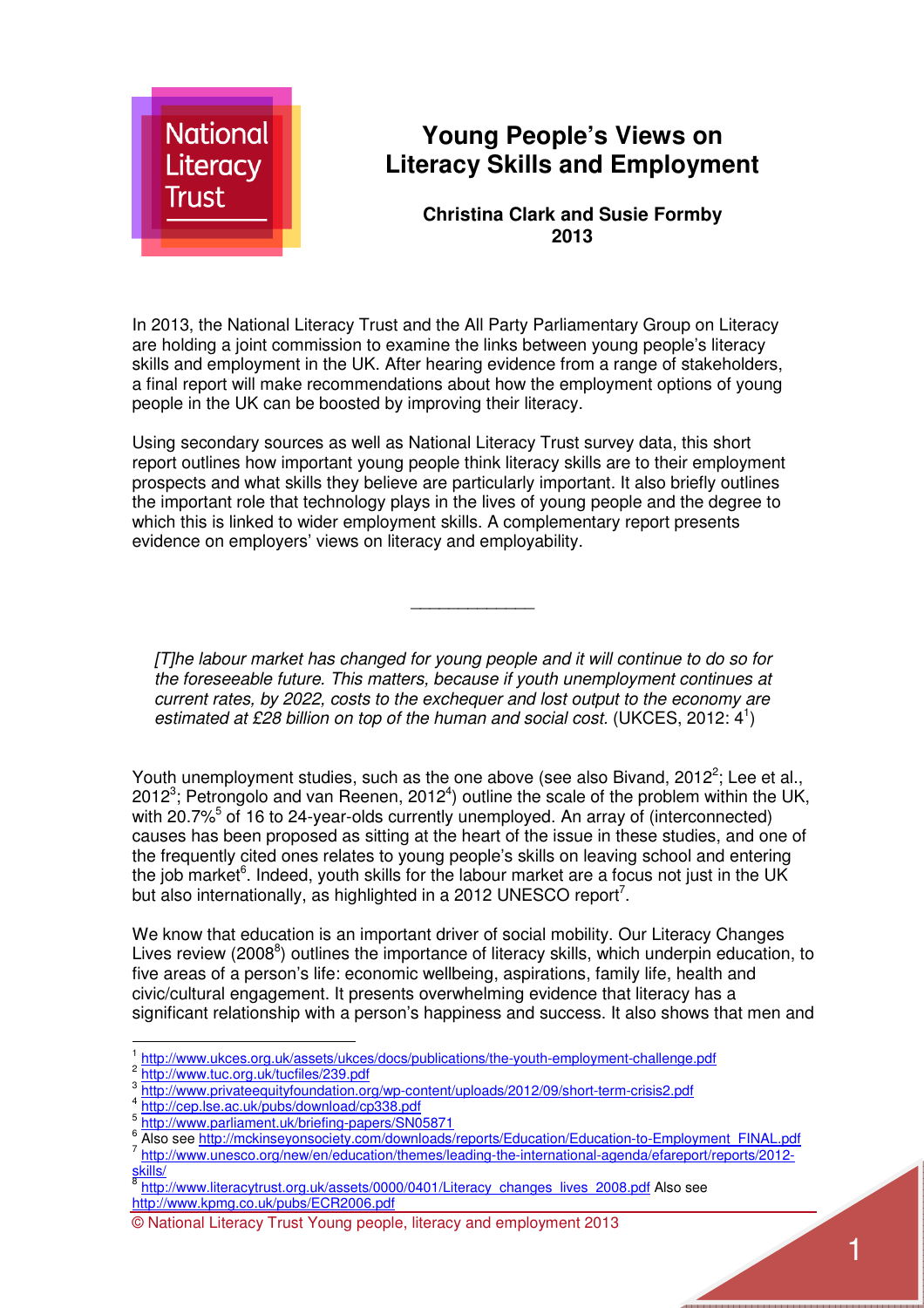women with poor literacy and/or numeracy are least likely to be in full-time employment and more likely to be in manual jobs compared with those who are competent in both. Poor literacy skills can also be a serious barrier to progressing once in employment. 63% of men and 75% of women with very low literacy skills have never received a promotion.

As shown above, literacy and numeracy skills are fundamental to people's employment chances. Although the proportion of 15 and 16-year-olds who achieve both English and maths GCSE at grades A\* to C has increased steadily since 2005, only 6 in 10 (59.9%) reached this benchmark in 2012<sup>9</sup> (see Figure 1). Figure 2 illustrates the same steady increase in the proportion of 15 and 16-year-olds who gain GCSE English at grades A\*-C.



**Figure 1: GCSE English and maths A\*-C from 2005 to 2012** 

**Figure 2: GCSE English A\*-C from 2005 to 2012** 



(GCSE); https://www.gov.uk/government/publications/revised-a-level-and-equivalent-examination-results-inengland-academic-year-2011-to-2012 (A-levels)

© National Literacy Trust Young people, literacy and employment 2013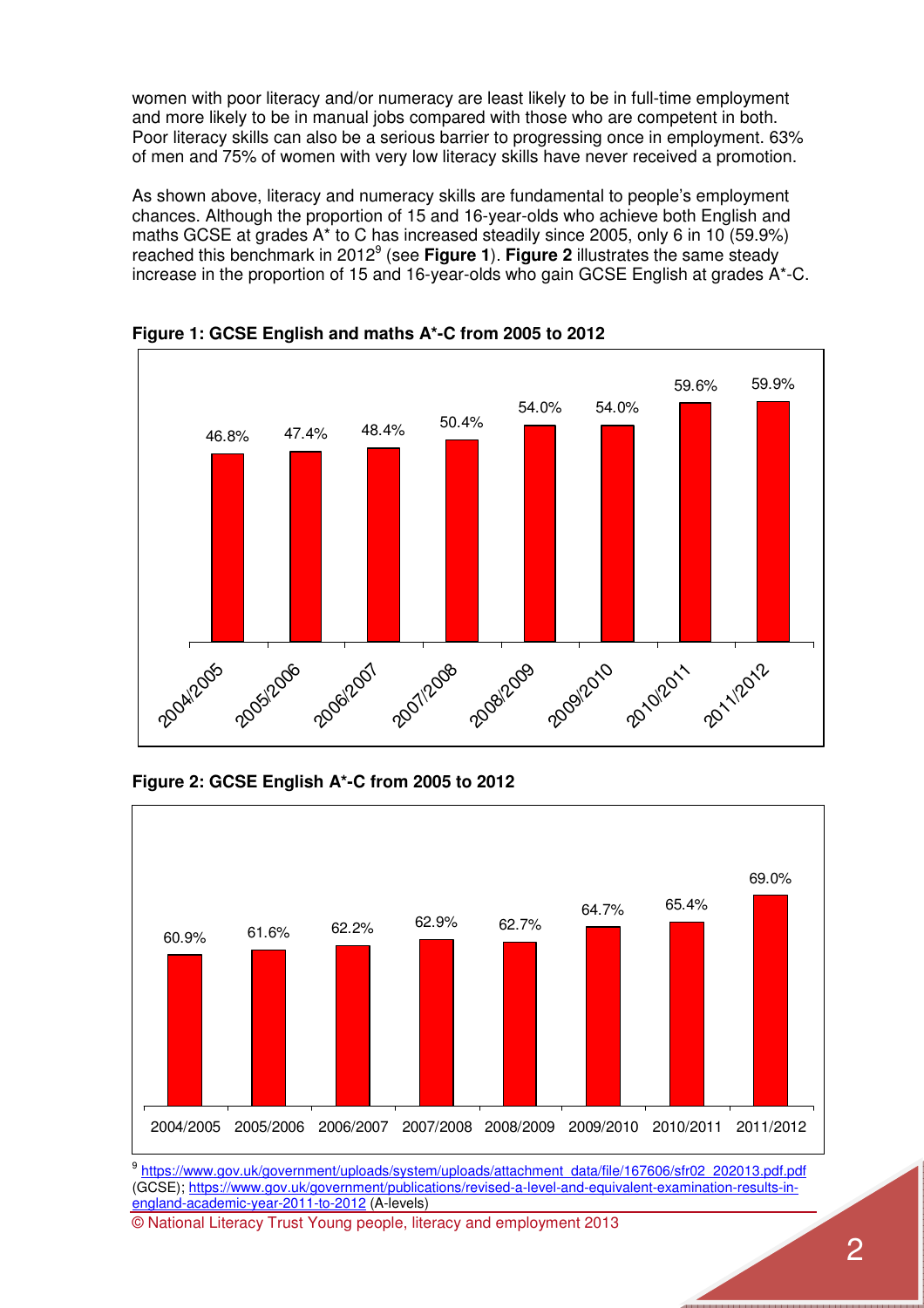However, the 2011 Skills for Life Survey (2012 $10$ ) showed little change since 2003 in the proportion of 16 to 65-year-olds who have the literacy level expected of a 9 to 11-year-old, with 15% performing at that level within the UK. Although effective speaking and listening skills are also critical for employability, there is no formal structure for assessing these in the new curriculum.

Employers' perceptions of the skills of young people entering the job market have been well-documented (see Macey 2013 for a review conducted on behalf of this commission). These studies show that employers want young people who are literate, numerate, communicate well and possess the right attitude or work ethic<sup>11</sup>; though study findings are mixed as to whether or not employers find it easy to recruit young people with those skill sets.

However, there is a dearth of similar studies outlining the perceptions of young people themselves – both with respect to general employment skills but particularly with respect to literacy skills. Indeed, nearly 15 years ago, Morris et al. (1999: 64<sup>12</sup>) concluded in their review of the literature that "No good quality research literature has been discovered on young people's attitudes towards employers or the structure of work". This is still very much the conclusion reached by researchers (e.g. Oxenbridge and Evesson,  $2012^{13}$ ; Price et al,  $2011^{14}$ ), which means that we know very little of how young people construct their identities as employees.

What do we know about young people's perceptions of the (literacy) skills that they will need in order to compete within and succeed in the workplace<sup>15</sup>? Oxenbridge and Evesson  $(2012)^{16}$  recently reviewed general information on young people's expectations of work and the skills they feel are required to be successful in the workplace. They found that,

*the degree of knowledge of work and labour markets among young people not yet in the labour market is mixed, and may be dependent on their personal circumstances, their available networks, and the labour market opportunities available to them. … most young people anticipating work are aware of the soft skills required by employers, and in some cases, believe that they possess these skills*. (Oxenbridge and Evesson, 2012: 17)

Batterham and Levesley (2011<sup>17</sup>) identified that young people are aware of the importance of gaining both qualifications and practical skills, and that work experience and contact with employers prior to work are key in the preparation for the realities of

 $\overline{a}$ 

<sup>&</sup>lt;sup>10</sup> https://www.gov.uk/government/uploads/system/uploads/attachment\_data/file/36000/12-p168-2011-skillsfor-life-survey.pdf

Also see http://www.resolutionfoundation.org/media/media/downloads/No\_snakes\_but\_no\_ladders\_-Young people employment and the low skills trap.pdf

<sup>12</sup> Morris, M. Nelson, J. Rickinson, M. and Stoney, S. with Benefield P. (1999) A literature Review of Young People's Attitudes towards Education, Employment and Training. Research Report 170. London: DfEE

<sup>&</sup>lt;sup>13</sup> http://www.acas.org.uk/media/pdf/5/2/Young-people-entering-work-a-review-of-the-research-accessibleversion.pdf

<sup>&</sup>lt;sup>14</sup> Price, R., McDonald, P., Bailey, J. and Pini, B. (2011) A Majority Experience: Young People's Encounters with the Labour Market. In Bailey, J. and Pini, B. (eds) (2011) Young People and Work. Abingdon: Ashgate <sup>15</sup> For definitions of employability skills see

http://www.ncb.org.uk/media/579980/measuring\_employability\_skills\_final\_report\_march2012.pdf

<sup>&</sup>lt;sup>16</sup> http://www.acas.org.uk/media/pdf/5/2/Young-people-entering-work-a-review-of-the-research-accessibleversion.pdf

http://www.skillsdevelopment.org/PDF/New%20Directions.pdf. They also found that young people weigh up a variety of sources of information, including personal preferences as well as external resources when deciding on which careers to pursue. The majority (63%) of young people had decided on a career they would like to pursue, with 80% basing this on their interests and 49% basing this on their qualifications. Just over 7 in 10 reported seeking information from other people when making their career choices. In these choices, parents (68%), careers advisors (67%) and teachers or tutors (60%) were perceived as the most important sources of advice.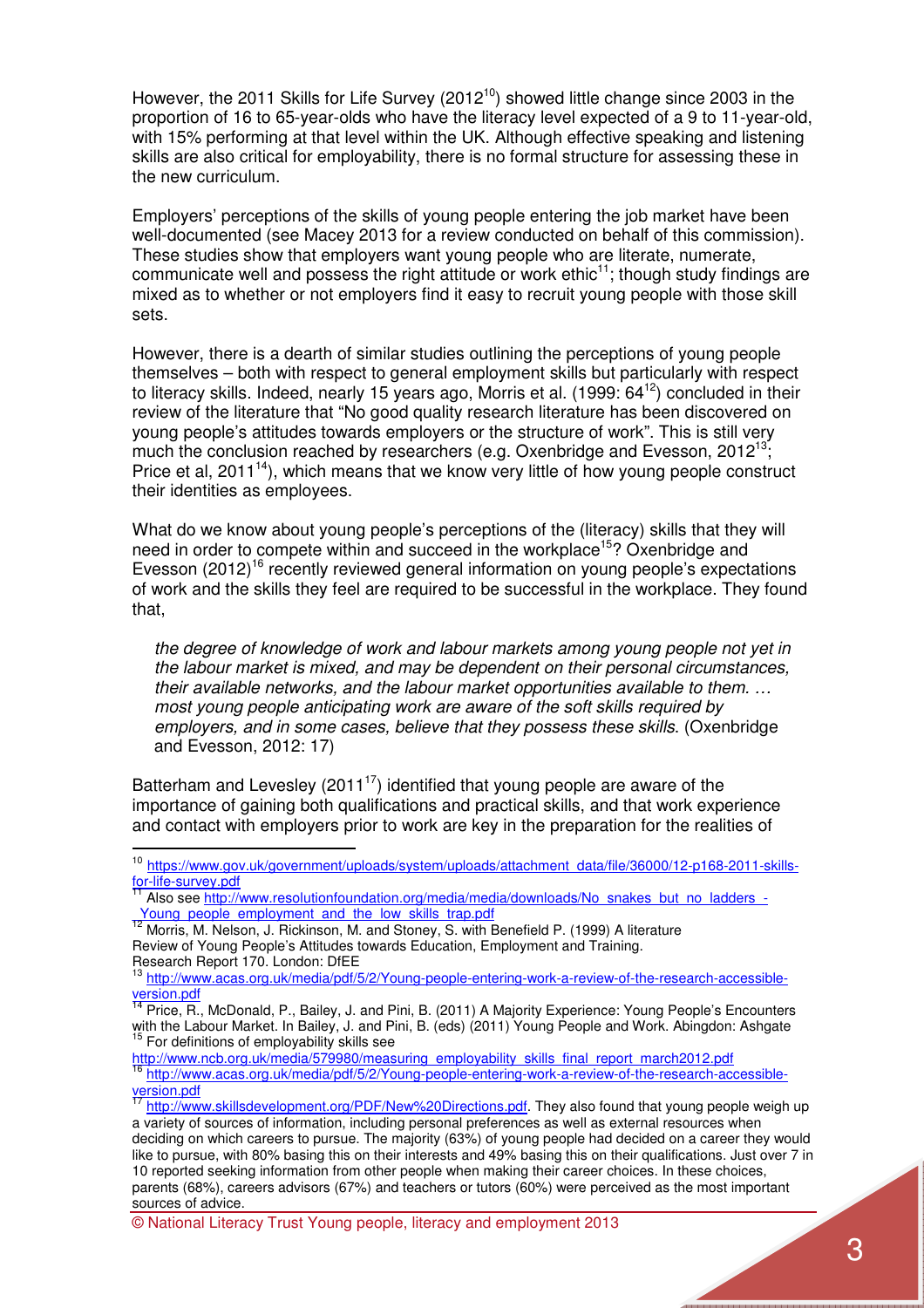work. Indeed, the vital importance of work experience as the route to gaining relevant employment skills has been identified by numerous studies, with as many young people believing in its importance as employers or parents<sup>18</sup>. Research further suggests that young adults who recalled four or more employer-related activities while at school were five times less likely to be not in employment, education or training (NEET) and tended to earn 16% more than peers who recalled no such activities<sup>19</sup>. Yet, a YouGov survey for the Private Equity Foundation (2011<sup>20</sup>) found that more than one in 10 young people have never undertaken work experience and one in four will leave school without any interaction with employers<sup>21</sup>. A recent CIPD (2013:  $4^{22}$ ) report shows that,

*Confidence is an issue for many young people and many find interview situations particularly stressful as they have no prior experience of the workplace and they often don't know how to talk about their skills or how to 'market' themselves to a potential employer.* 

A recent study by City and Guilds (2012<sup>23</sup>) also indicated that there are disparities in the views of young people about the importance of vocational skills versus academic skills. For example, young people still at school believe the skills gained at university will help them get their dream job. However, this stands in contrast to the view of the majority of 16 to 18-year-olds (39%) who think that practical skills are most in demand. Young people perceive key subjects such as English and maths as important for the workplace, but 16 to 18-year-olds report that the teaching of mathematics should be made more relevant by teaching "real world" skills.

There is some insight into the specific skills that young people believe employers want. Morris et al (1999) reported that young people aged 15 to 24 believe employers are most likely to seek communication skills, general education, good appearance and team working skills. Similarly, Johnson and Burden  $(2003:38^{24})$  found that,

*Most young people seem to have taken on board the message that formal qualifications are often a necessary but not sufficient condition for obtaining the types of jobs to which they aspire. They recognise that communication skills, teamworking ability, organisational skills, customer service and so on are all important.* 

A YouGov survey for the Private Equity Foundation<sup>25</sup> also found that most young people were confident about their skills, with 87% rating their literacy and numeracy as good or very good, 75% their soft skills, 65% their knowledge of the workplace and 49% their technical skills. NEETs were less likely to rate themselves as good/very good with respect to soft skills compared with other young people (57% vs 75%).

Findings from our latest annual literacy survey, which we conducted at the end of 2012 with nearly 35,000 8 to 16-year-olds, provide us with further insight into young people's views of the importance of literacy skills to their future employment prospects.

http://www.jrf.org.uk/sites/files/jrf/184263125x.pdf

l.

<sup>&</sup>lt;sup>18</sup> For example, http://www.ukces.org.uk/assets/ukces/docs/publications/the-youth-employment-challenge.pdf http://www.educationandemployers.org/media/15069/its\_who\_you\_meet\_final\_26\_06\_12.pdf and http://www.educationandemployers.org/media/15807/work\_experience\_report\_\_april\_2012\_.pdf

http://www.educationandemployers.org/media/15069/its\_who\_you\_meet\_final\_26\_06\_12.pdf

<sup>20</sup> http://www.huffingtonpost.co.uk/2011/09/13/young-people-think-they-w\_n\_959942.html

<sup>&</sup>lt;sup>21</sup> Also see http://www.privateequityfoundation.org/wp-content/uploads/2012/09/The\_Forgotten\_Half\_-\_web.pdf

<sup>&</sup>lt;sup>22</sup> http://www.cipd.co.uk/binaries/MarsVenus%20FINAL%2030%2004%2013.pdf

<sup>23</sup> http://www.c<u>ityandquilds.com/~/media/Documents/About-</u>

us/CityandGuildsWaysintoWorkViewsofYoungPeopleReportpdf.ashx

<sup>25</sup> See http://www.jh.org.uk/sites/nices/pww.acas.org.uk/media/pdf/5/2/Young-people-entering-work-a-review-of-the-researchaccessible-version.pdf

<sup>©</sup> National Literacy Trust Young people, literacy and employment 2013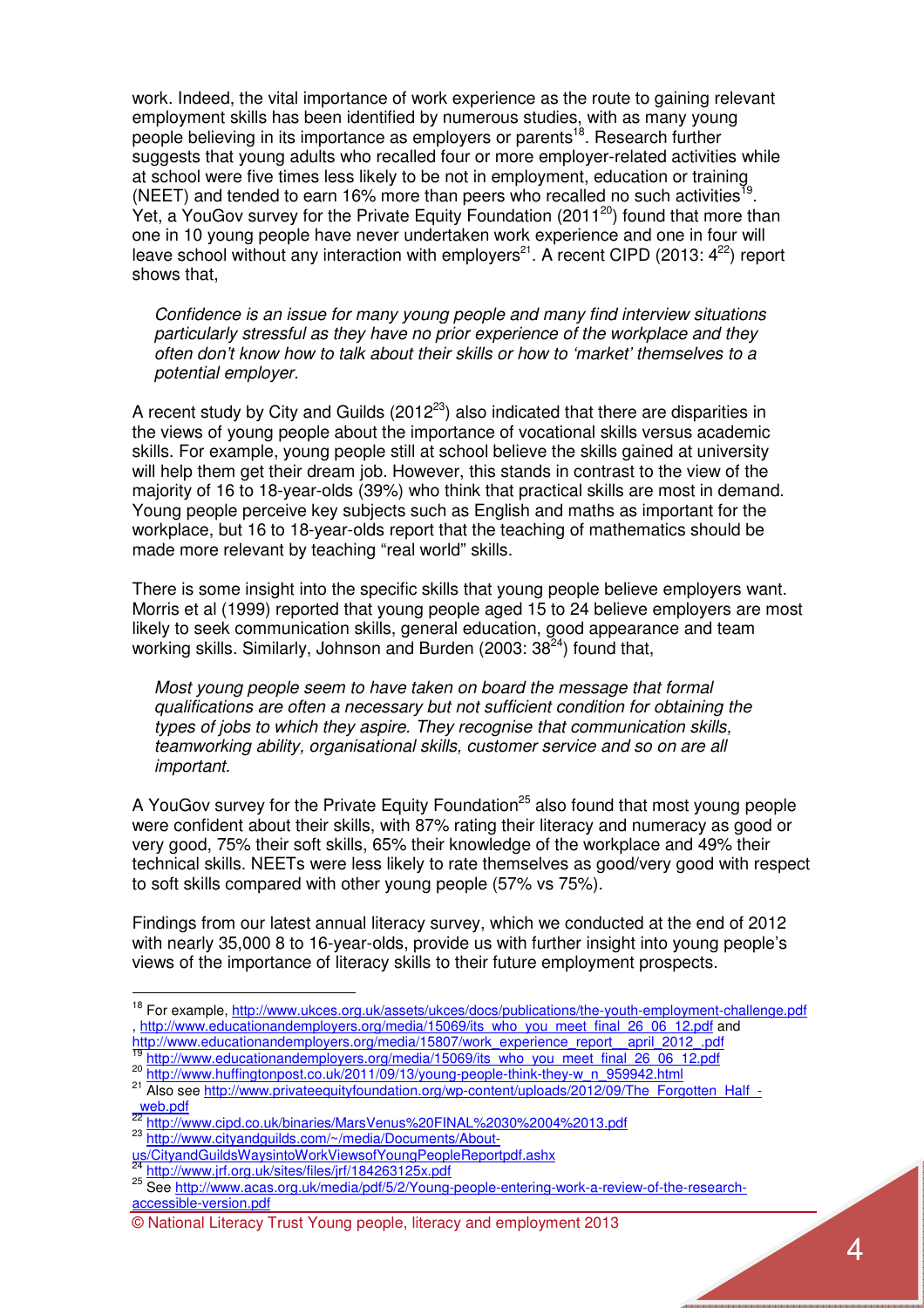For example, only 56% of children and young people agreed that if they are good at writing they will get a better job when they grow up, which means that four in 10 children and young people do not appear to see the link between writing skills and their job prospects. Marginally more boys (57.5%) than girls (54.0%) agree that better writing skills will lead to a better job. Similarly, more young people who receive free school meals (a proxy of socio-economic status in our surveys) agree with the above statement than do young people who do not receive free meals (60.0% vs 54.9%). Perhaps interestingly, 8 to 11- year-old pupils are considerably more likely to agree with the statement than their older counterparts (KS2 – age 8 to 11: 60.8%; KS3 - age 12 to 14: 56.0%; and KS4 – age 15 to 16: 47.4%). This might – at least in part – be explained by differing perceptions of what "good writing" is, with young children tending to focus more on the technical skills of writing (such as being good at spelling or grammar) and older pupils focusing more on the compositional aspects of writing (see Clark and Dugdale, 2009<sup>26</sup>).

In stark contrast to writing, nine in 10 (86.1%) children and young people agreed that good communication skills are important to get a job. Indeed, when asked what the *most* important skill is to succeed in life, most children and young people believed that is speaking and listening skills, followed by maths (see **Figure 3**).



**Figure 3: What is the most important skill to succeed in life?** 

*(source: National Literacy Trust Annual Literacy Survey 2012; N = 34,910)* 

Girls were as likely as boys to agree that good communication skills are important to get a job (86.5% vs. 85.8%). Marginally more young people who do not receive free school meals agree with the statement compared with young people who are in receipt of free meals (87.1% vs. 84.9%); while more older pupils (KS3 and KS4) agree with the statement than do younger pupils (KS2), with 87.5% of KS3 and 88.5% of KS4 pupils agreeing compared with 83.3% of K2 pupils.

More information with respect to young people's knowledge of the workplace and the importance of communication skills for it can be gleaned from pre-project assessments for one of our work-related projects. Words for Work challenges pupils to re-evaluate the way they use their communication skills by working alongside volunteers on tasks that stimulate thought and discussion around communication and how important it may be for their future.

© National Literacy Trust Young people, literacy and employment 2013 <sup>26</sup> http://www.literacytrust.org.uk/assets/0000/0226/Writing\_survey\_2009.pdf

 $\overline{a}$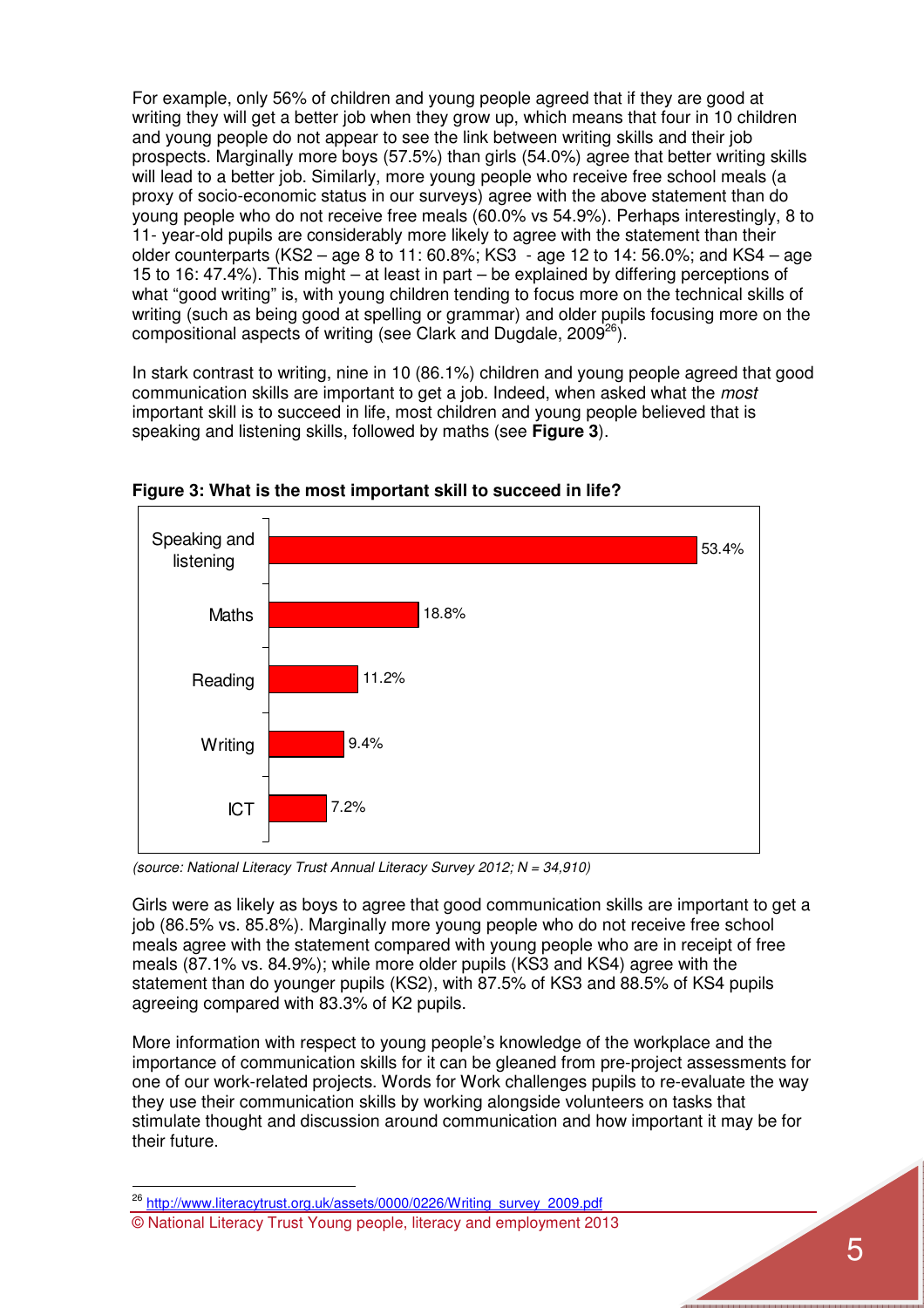When asked as part of the pre-project survey to indicate what they think they need good communication skills for (see **Figure 4**), most young people said that they need them to get a good job, mirroring findings from the wider national survey.



**Figure 4: I need good communication skills ….** 

Not only do young people think that communication skills are important for their future job prospects but **Figure 5** shows that the majority of young people rate their communication skills to be good to excellent.

#### **Figure 5: Young people's ratings of their communication skills based on a 1 to 10 scale, where 1 = poor, 5 = average and 10 = excellent.**



*(source: Words for Work pre-project evaluation survey 2012/13, National Literacy Trust; N = 206; unpublished data)* 

*<sup>(</sup>source: Words for Work pre-project evaluation survey 2012/13, National Literacy Trust; N = 206; unpublished data)*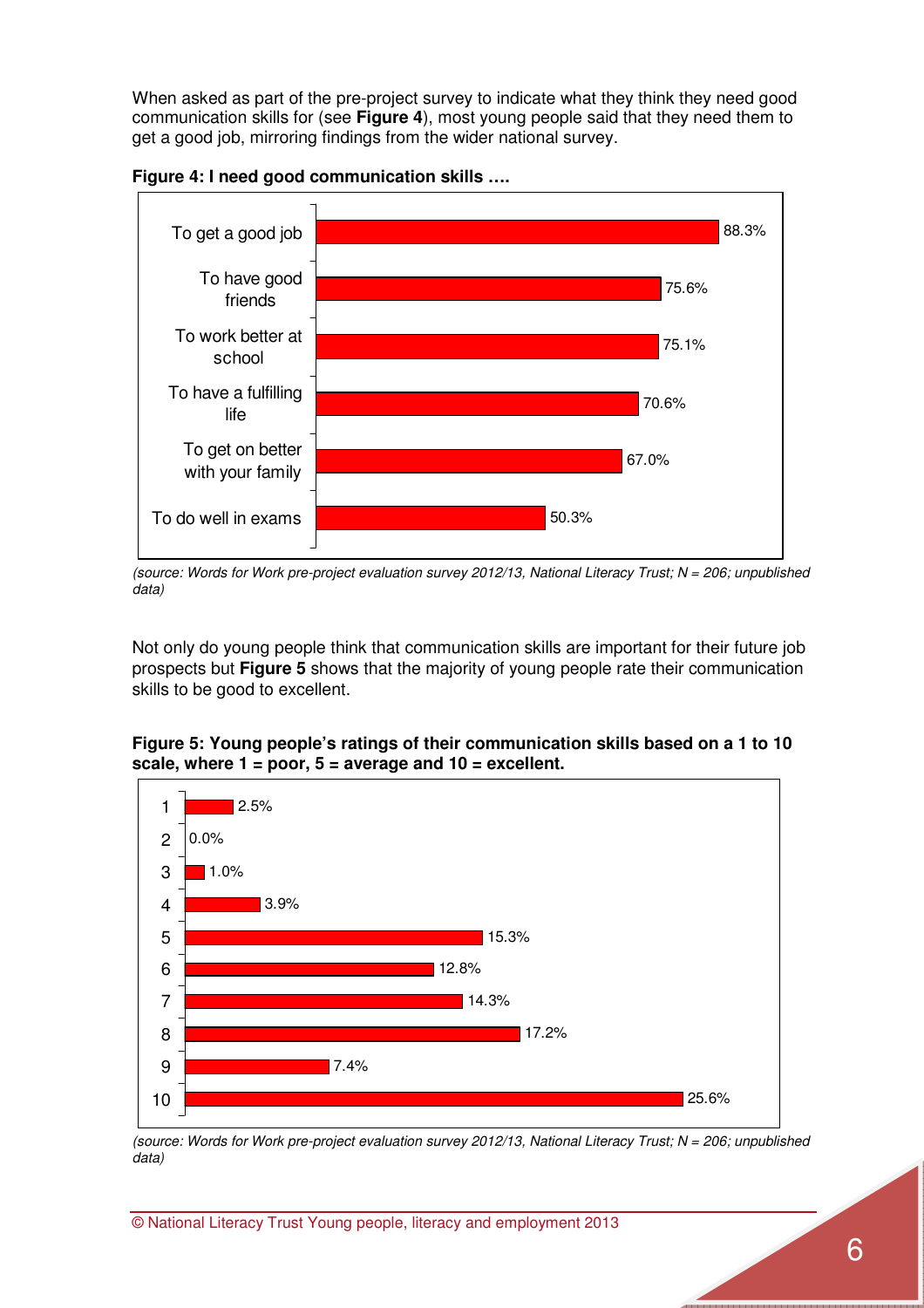**Figure 6** shows that most young people also rate their team working and listening skills as either very good or good and feel either very able or able to adapt their language to suit different audiences.



**Figure 6: Young people's ratings of their skills in three specific areas** 

Most young people who take part in our Words for Work project feel either very confident or confident that they will get a job when they leave school (74.6%). Young people who rate their communication skills more highly are more likely to feel very confident that they will get a job (83%) than young people who feel less secure in this area (42%).

Words for Work data also shows that many young people initially lack knowledge about what daily life in the workplace entails, with only 14.1% saying that they know a lot about daily life in the workplace, 52.5% knowing some, 25.3% not knowing much and 8.1% not being sure. After taking part in the project and meeting business volunteers, 82.3% of young people feel more knowledgeable. The latter finding is in line with numerous other studies that have shown that young people benefit greatly in terms of their knowledge as well as their skills in work-related projects, placements or schemes.

### **Technology in the lives of young people and how it supports employment skills**

Conversations around employment and young people often centre on the skills they are believed to be deficient in. However, young people are also now joining the workforce with technological knowledge that is often far beyond that of the generation before them at a time when the workplace itself is becoming increasingly technology-driven. National Literacy Trust surveys, as well as other studies, have shown how central technology is in the literacy lives of young people. For example, data from our 2012 Annual Literacy Survey shows that children and young people either own or have access to a wealth of technology (see **Figure 7**). Indeed, they are more likely to say that they have a computer of their own than a desk (77.1% vs 69.1%).

*<sup>(</sup>source: WfW pre-project evaluation survey 2012/13; N = 206; unpublished data)*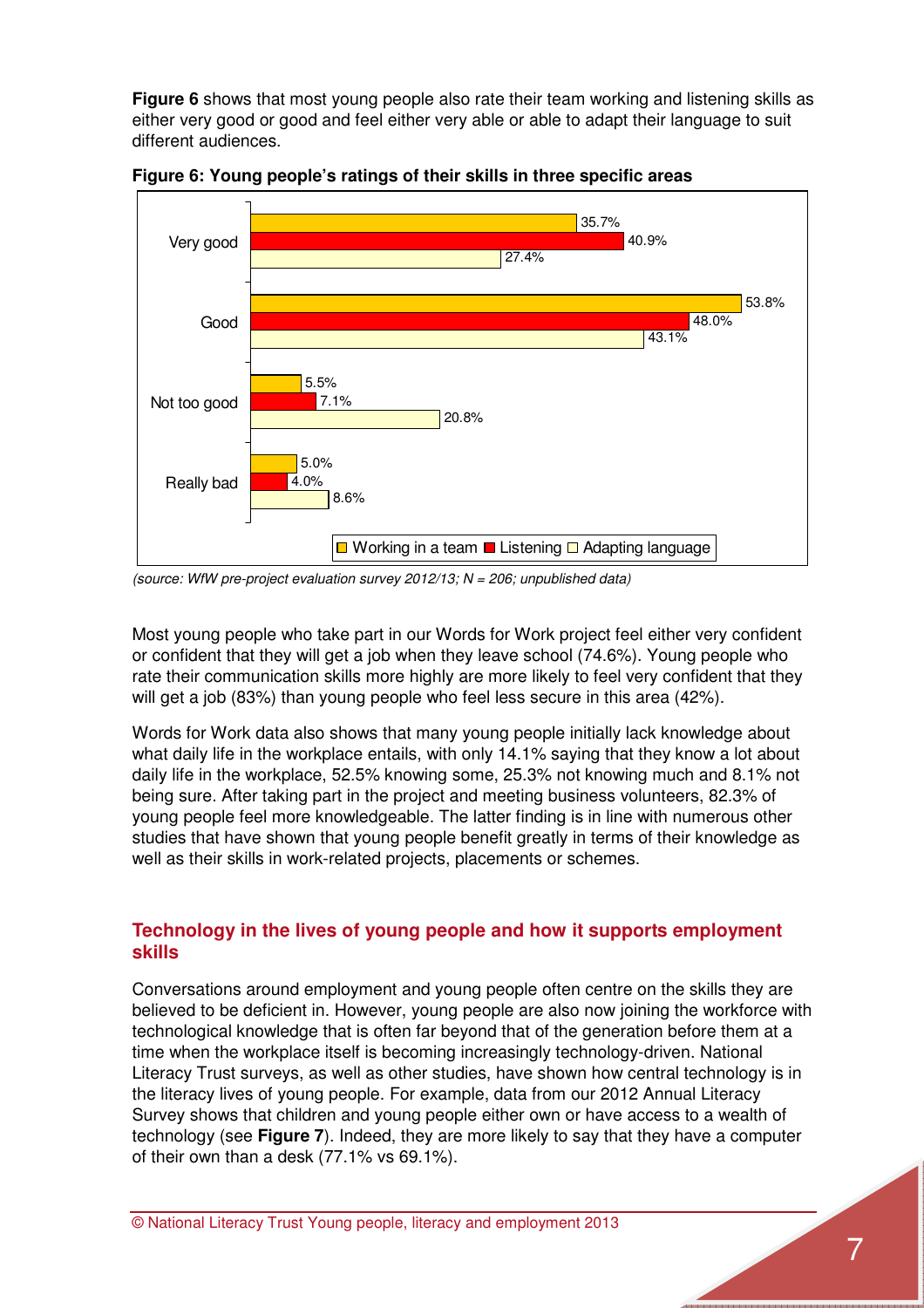

## **Figure 7: Technology resources in the lives of young people 2012**

In 2012 it was unusual for young people not to engage with technology to read, with only 7.3% of young people saying that they only read using paper-based materials. Overall, more young people now read on a computer (67.1%) than use paper-based materials (such as books, magazines, newspapers; 61.8%). 63.8.% of young people say that they read on a mobile phone or smart phone, 70.2% read on a Tablet and 37.9% read on a games console.

Not only are children and young people more likely to say that they read on an electronic device rather than on paper, they also do it more often: more young people read daily using technology (38.9%) than paper-based materials (27.9%), while 33.2% are omnivorous and read both daily.

The majority of children and young people use their devices to network socially (81.3%) or to browse websites (85.4%). However, a large proportion of young people also use their devices to read fiction, non-fiction, magazines and news. Additionally, research by the Prince's Trust (2013<sup>27</sup>) shows that a large proportion of young people also use technology to do work-related tasks, such as creating Word documents (55%), creating or updating their CV (55%) and searching for jobs online (53%).

Overall, children and young people are technology-savvy, using it not only to communicate and to stay connected but also as part of their wider literacy lives. This savviness, as well as greater global awareness<sup>28</sup>, ought to be a bonus to employers and should be harnessed accordingly.

It is worth mentioning here that recent research by the Prince's Trust (2013a<sup>29</sup>) has shown that unemployed young people in particular feel that they are being held back in finding employment because of a lack of digital literacy. 10% of unemployed young people said that they cannot send their CV online, while 17% believe they would be in work today if they had better computer skills. Also, 35% "rarely" or "never" look for jobs online. Overall, 10% of unemployed young people claimed that their computer skills have let them down more than their maths or English when applying for jobs.

l.

<sup>&</sup>lt;sup>27</sup> http://www.princes-trust.org.uk/pdf/DIGITAL\_LITERACY\_2013B.pdf

<sup>&</sup>lt;sup>28</sup> http://www.britishcouncil.org/new/PageFiles/15492/YouGov\_Report\_v3.pdf

<sup>&</sup>lt;sup>29</sup> http://www.princes-trust.org.uk/pdf/DIGITAL\_LITERACY\_2013B.pdf

<sup>©</sup> National Literacy Trust Young people, literacy and employment 2013